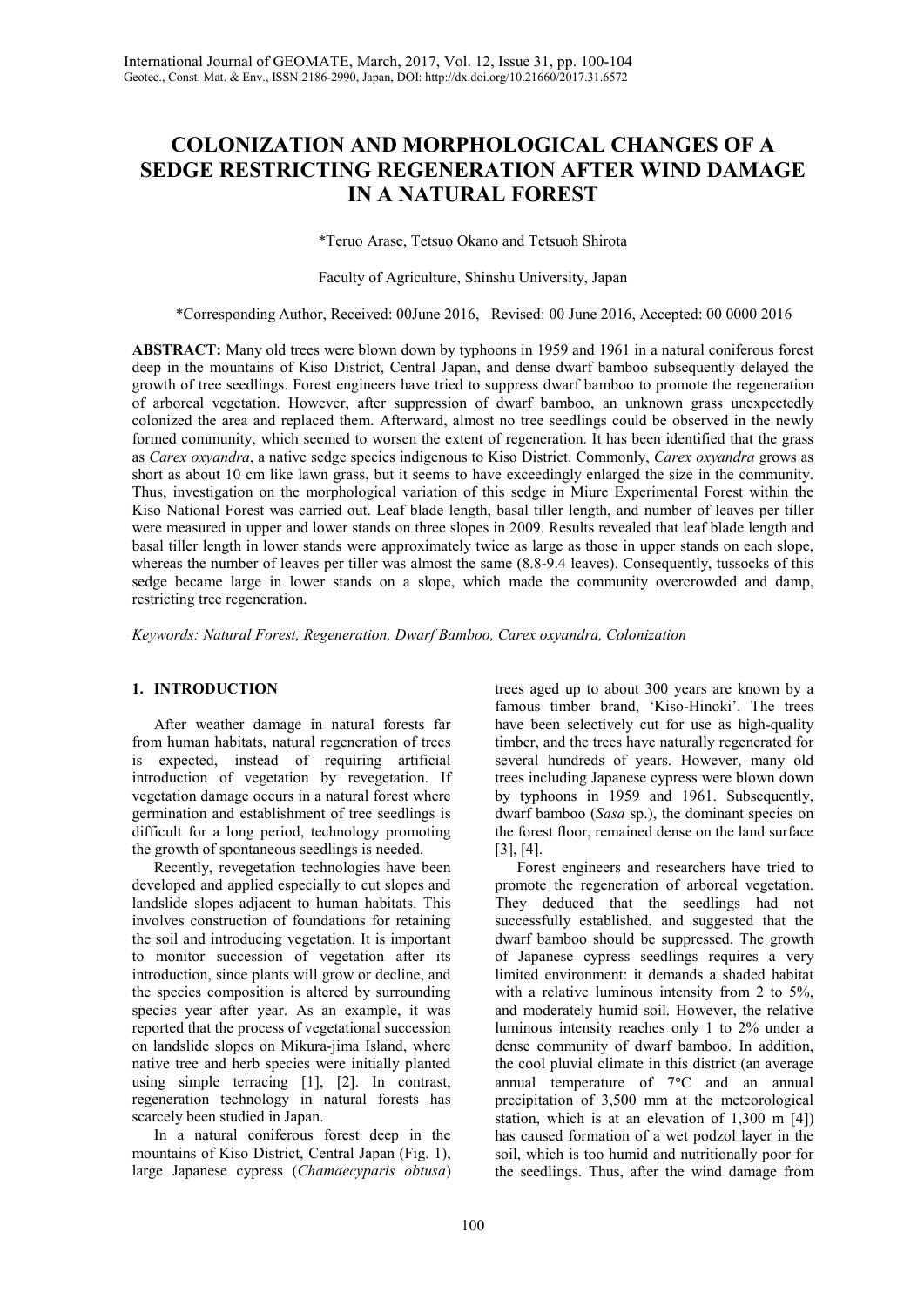the typhoons, the dense community of dwarf bamboo prevented the growth of tree seedlings in this district, especially in the higher elevation areas [3], [4].







Fig. 2 A case of colonizing *Carex oxyandra* (at forest compartment No. 2630) after withering of dwarf bamboo

In 1966, the Miure Experimental Forest of the Nagano Regional Forest Office was established to find a suitable regeneration method for forests in the wet podzolic zone, which appears in the peneplain area (at an elevation of about 1,200 to 1,500 m) on the southwest slope of Mt. Ontake in the Kiso District [4]. Many forest compartments (divided sections for forest managements or experiments) were established to examine various methods of regeneration involving the suppression of dwarf bamboo. In successful forest compartments, dwarf bamboo was suppressed by herbicide for several years, and the seeds of Japanese cypress germinated during this period and grew in moderate shade under the community

of regenerating young dwarf bamboo.

However, in 2006, an unexpected phenomenon was observed in higher-elevation areas: an unknown grass began to colonize and replace the withered dwarf bamboo (Fig. 2). Afterward, few tree seedlings could be observed in the newly formed community, which seemed to reduce regeneration further.

Forest engineers at first suspected that the grass might be an invasive foreign species, but it has been identified as *Carex oxyandra*, a native sedge species indigenous to Kiso District. Commonly, *Carex oxyandra* grows as tussocks as short as about 10 cm like lawn grass, but it seems to have exceedingly enlarged the size in the community. *Carex oxyandra* is reported to remain at the forest floor as a low-preference foliage by sika deer [5], and to colonize bare ground after mining as a pioneer plant [6], but cases of colonizing in a forest or grassland where vegetation has already developed were previously unknown.

In the present study, the investigation of the morphological variation of *Carex oxyandra* in the Miure Experimental Forest within Kiso National Forest was carried out to identify the replacement dwarf bamboo by this sedge.

### **2. METHODS**

The study site was located in Miure Experimental Forest, in the center of the mountain in Kiso District, at an elevation from 1,400 to 1,500 m.

In October 2009, we observed communities of *Carex oxyandra* on three slopes (forest compartments No. 2626, 2627 and 2630), and selected both upper and middle stands on each slope. Leaf blade length, basal tiller length (reddish-purple part near the base) and number of leaf blades per tiller were measured for five individuals per strand. The environmental conditions were as follows:

(a) Stands in No. 2626 were located at an elevation from 1,400 to 1,420 m, with a slope direction of  $0^{\circ}$  and an inclination of  $27^{\circ}$ . Dwarf bamboo were withered (dry culms remained), and the community of the sedge was observed on bare ground.

(b) Stands in No. 2627 were located at an elevation from 1,500 to 1,520 m, with a slope direction of  $260^\circ$  and an inclination of  $30^\circ$ . Communities were observed where dwarf bamboo dominated and where sedge dominated.

(c) Stands in No. 2630 were located at an elevation from 1,480 to 1,500 m, with a slope direction of  $220^\circ$  and an inclination of  $20^\circ$ . Dwarf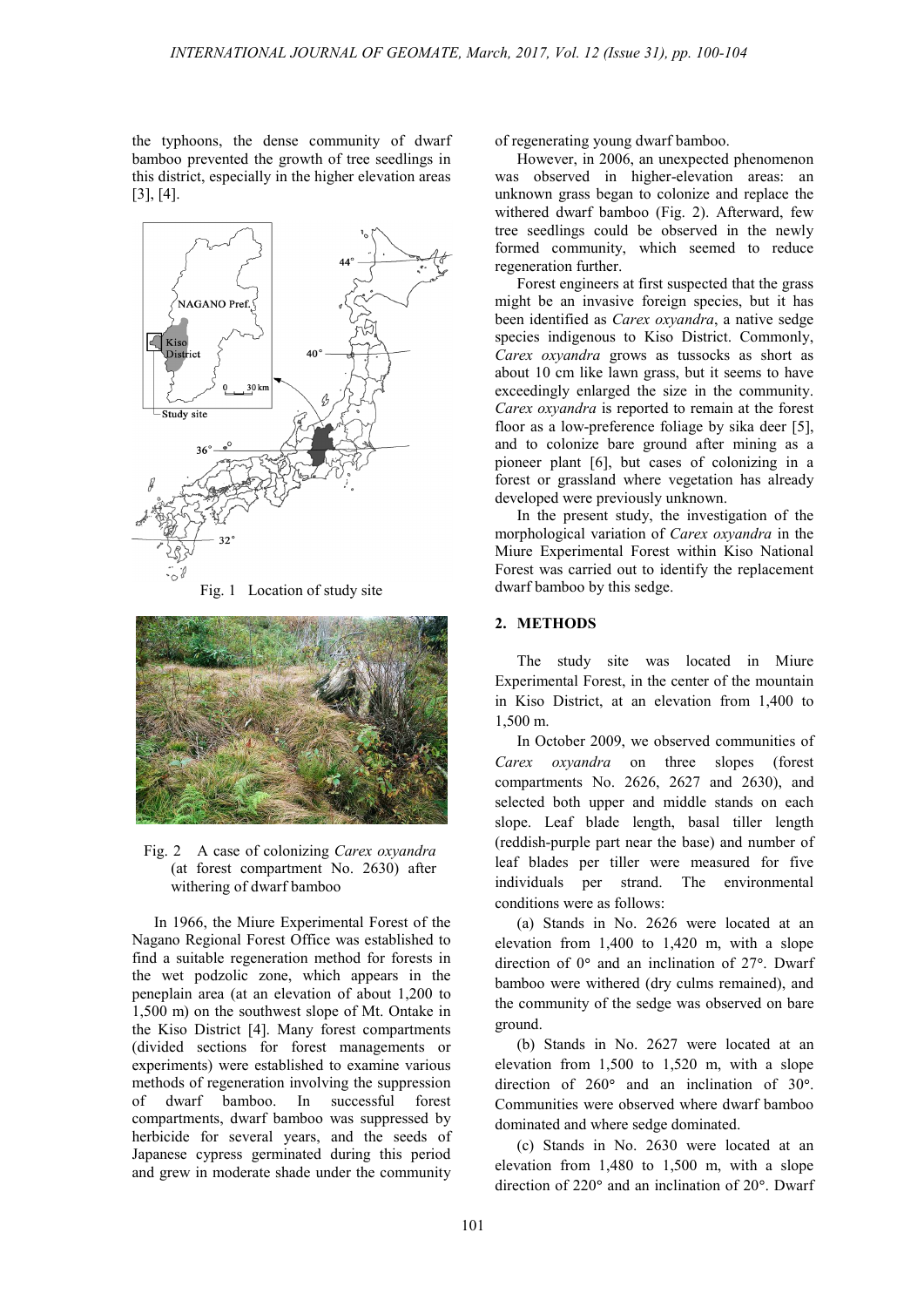bamboo was rarely observed, and the sedge constituted the largest community.

In each stand, arboreal vegetation (comprised of Japanese cypress and some broad-leaved deciduous trees) was sparse, and plants with sizes common for *Carex oxyandra* were observed in the area near the ridge above the upper stand. The difference in elevation between upper and middle stands on each slope was approximately 10 m.



Fig. 3 The leaf blade length and basal tiller length of *Carex oxyandra* in each stand. Solid columns (left) and hatched columns (right) show the middle stand and the upper stand on the slope, respectively. The bar on the top of each column indicates  $\pm 1$  SD.

#### **3. RESULTS**

Fig. 3 shows the leaf blade length and basal tiller length in each stand. The average leaf blade length was 7 to 15 cm in upper stands, whereas it was 20 to 30 cm in middle stands. The maximum length was 36.0 cm (in the middle stand of No. 2626 slope). Analysis of variance detected a significant difference based on location on a slope (F-test,  $p<0.01$ ). A significant difference based on specific slope was also detected (F-test,  $p<0.05$ ), since the lengths were smaller on No. 2627 slope than the others.

Average basal tiller length was 1.0 to 2.2 cm in upper stands, whereas it was 3.3 to 3.6 cm in middle stands (Fig. 4). The maximum length was 5.2 cm (in the middle stand of No. 2627 slope). Analysis of variance detected a significant difference based on location on a slope (F-test, *p*<0.01). However, no significant differences based on specific slopes were detected (F-test).

In contrast, the number of leaf blades per tiller proved relatively stable among stands; the average was 8.2 to 9.0 in upper stands, and 8.8 to 9.4 in middle stands. No significant differences were detected based on either location on a slope or on specific slopes (F-test). In Fig. 4, we present images of actual samples of the sedge on the same slope (No. 2630) that were obviously different from each other: the number of leaves per tiller did not seem to differ, but the leaf blade length and basal tiller length in the middle stand were twice as large as in the upper stand.



Fig. 4 Herbarium specimens of *Carex oxyandra* collected on the slope No. 2630 (left: middle stand; right: upper stand). The black scales in the figure are 16 cm.

#### **4. DISCUSSION**

At the study site, the native sedge *Carex oxyandra* proved to change the above-ground morphology drastically. Between communities close to each other on the same slope, leaf blade length and basal tiller length in middle stands were twice as large as in upper stands (Figs. 3 and 4). In addition, the number of leaf blades per tiller was relatively stable independent of the location on a slope, meaning the sedge community was dense in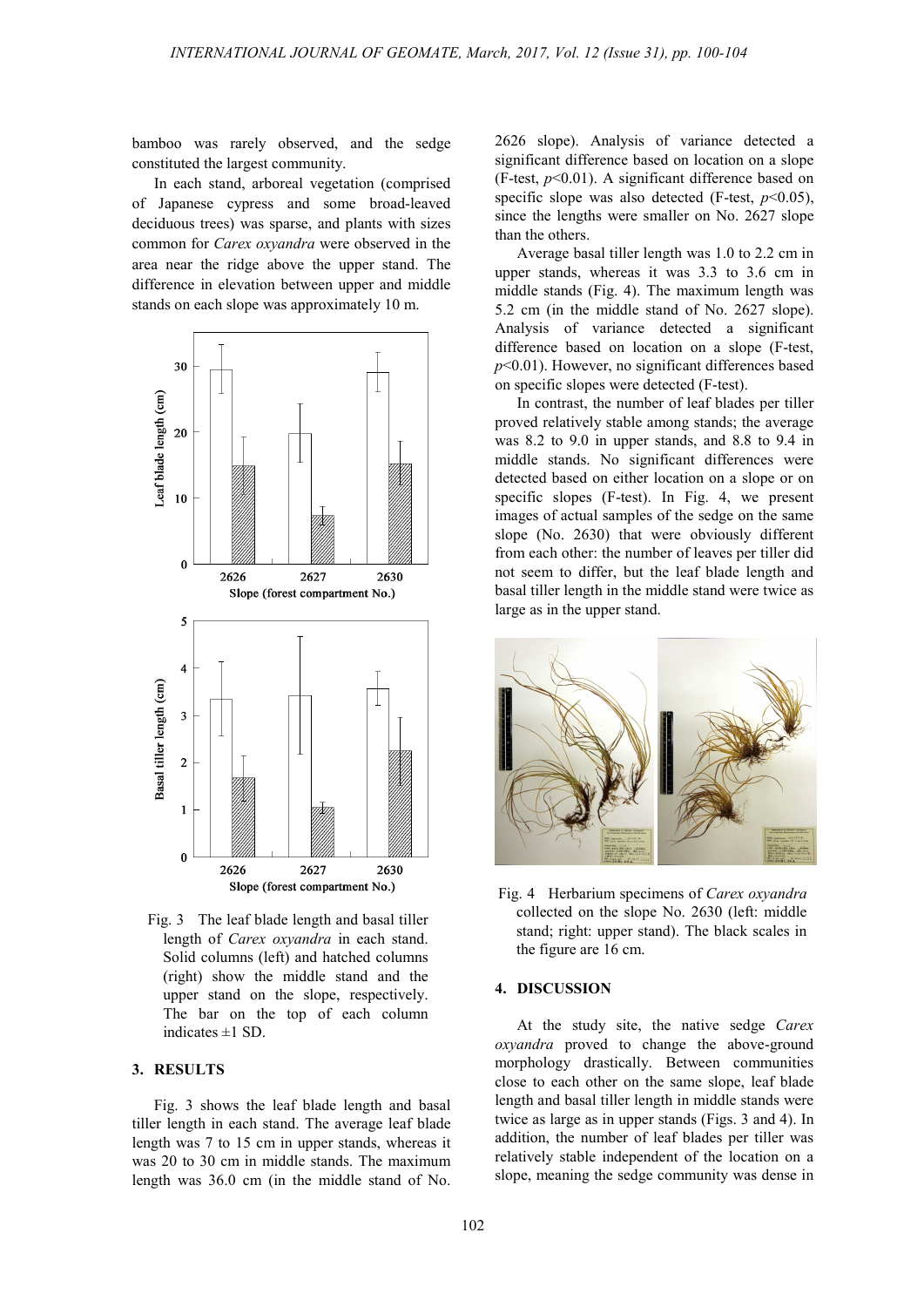the middle stands.

For *Carex oxyandra*, the upper and middle stands in each slope were not considered to be genetically remote, since the distance between them was relatively close. The morphological changes in this sedge were presumably the result of adaptation to growth environments, such as soil moisture and air temperature. For example, water stress and high temperature are reported to influence leaf morphology in some grasses [7] and trees [8]. If excessive soil moisture favors large tillers and leaf blades of *Carex oxyandra*, the above-ground environment would also become wetter, which impedes the establishment of Japanese cypress seedlings. Therefore, a method to suppress this sedge is needed for the regeneration of Japanese cypress at the study site.

Finally, we try to explain why *Carex oxyandra* replaced dwarf bamboo. There are two means of expansion, vegetative reproduction (clonal growth) and seed dispersal. From the viewpoint of vegetative reproduction, tillering from the base is one means, since this sedge produces many tillers.



Fig. 5 Schematic depiction of the presumed process of *Carex oxyandra* colonization after withering of dwarf bamboo

However, the sedge is able to expand only incrementally outward merely by clonal growth. From the other viewpoint of seed dispersal, it has been reported that *Carex oxyandra* seeds are dispersed by ants: an elaiosome is attached to the seed surface, and ants take the seeds to their nest and bite off only the elaiosome [9]. Consequently, we suggest a process for colonizing by *Carex oxyandra* in Fig. 5. How long the dominance of the

sedge lasts or whether dwarf bamboo can recover in the sedge-dominated community are worth investigating in terms of the regeneration of the forest.

### **5. CONCLUSION**

In the present study, the morphological variation of a native sedge, *Carex oxyandra*, was investigated in the Miure Experimental Forest within Kiso National Forest where many old trees had been blown down by typhoons.

The sedge proved to change the above-ground morphology drastically: between communities close to each other on the same slope, leaf blade length and basal tiller length in middle stands were twice as large as in upper stands, and the number of leaf blades per tiller was relatively stable independent of the location on a slope. This fact means the sedge community was dense in the middle stands. If excessive soil moisture favors large sizes of *Carex oxyandra*, the above-ground environment would also become wetter.

The reason why *Carex oxyandra* replaced dwarf bamboo would be explained by two means of expansion, (a) vegetative reproduction (tillering, i.e., clonal growth) and (b) seed dispersal. By the former means, the sedge is able to expand incrementally inch by inch. By the latter means, *Carex oxyandra* seeds can be dispersed over a long distance by ants.

Our results suggest that the colonized largersized *Carex oxyandra* and wetter habitat impede the establishment of Japanese cypress seedlings, and therefore a method to suppress this sedge is needed for the regeneration of Japanese cypress at the study site.

# **6. REFERENCES**

- [1] Arase, T. and Okano, T., "Influence of fertilization on native plants and exotic pasture grasses on the fascined landslide slopes in Mikura-jima Island, Japan", International Journal of GEOMATE, Vol. 8 (2) 2015, pp. 1316-1322
- [2] Okano, T. and Arase, T., "Vegetation recovery process on landslide steep slope after *Alnus sieboldiana* and *Miscanthus condensatus* planting with simple terracing work in Mikurajima Island, Japan", International Journal of GEOMATE, Vol. 10 (3) 2016, pp. 1884-1890
- [3] Akai, T. and Asada, S., "Studies on Natural Regeneration (I) The reproduction of *Chamaecyparis* at wet podozolic zone in Kiso District", Bulletin of the Kyoto University Forests, Vol. 39, 1967, pp. 35-63. (in Japanese with English Résumé)